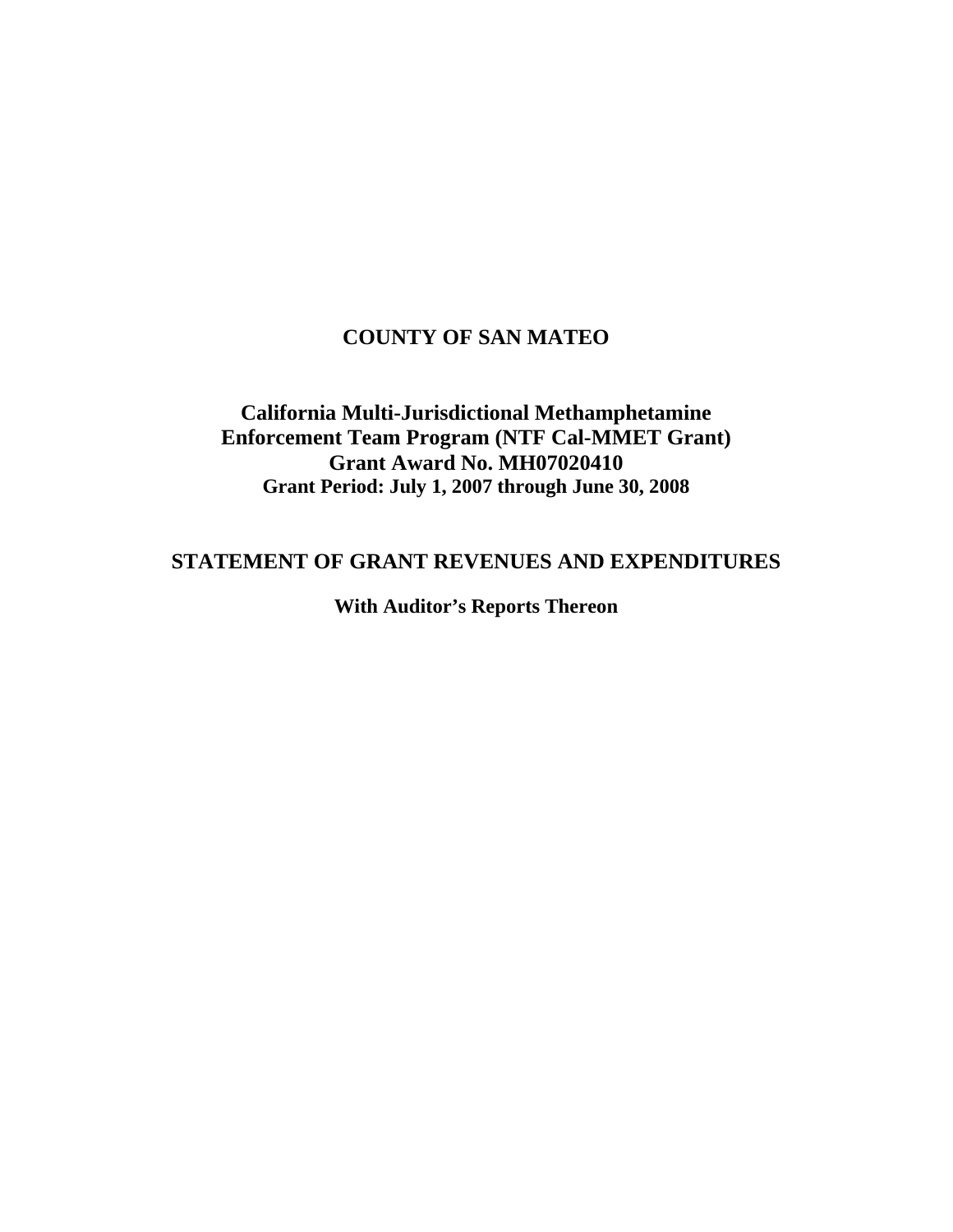## **San Mateo County California Multi-Jurisdictional Methamphetamine Enforcement Team Program (NTF Cal-MMET Grant) For the Grant Period July 1, 2007 through June 30, 2008**

## **TABLE OF CONTENTS**

|     | Page                                                                                                                                                                 |
|-----|----------------------------------------------------------------------------------------------------------------------------------------------------------------------|
| Ι.  |                                                                                                                                                                      |
| II. | Report on Internal Control over Financial Reporting and on<br>Compliance and Other Matters Based on an Audit of<br>Financial Statements Performed in Accordance with |
| HI. | <b>Financial Statement:</b>                                                                                                                                          |
|     |                                                                                                                                                                      |
|     |                                                                                                                                                                      |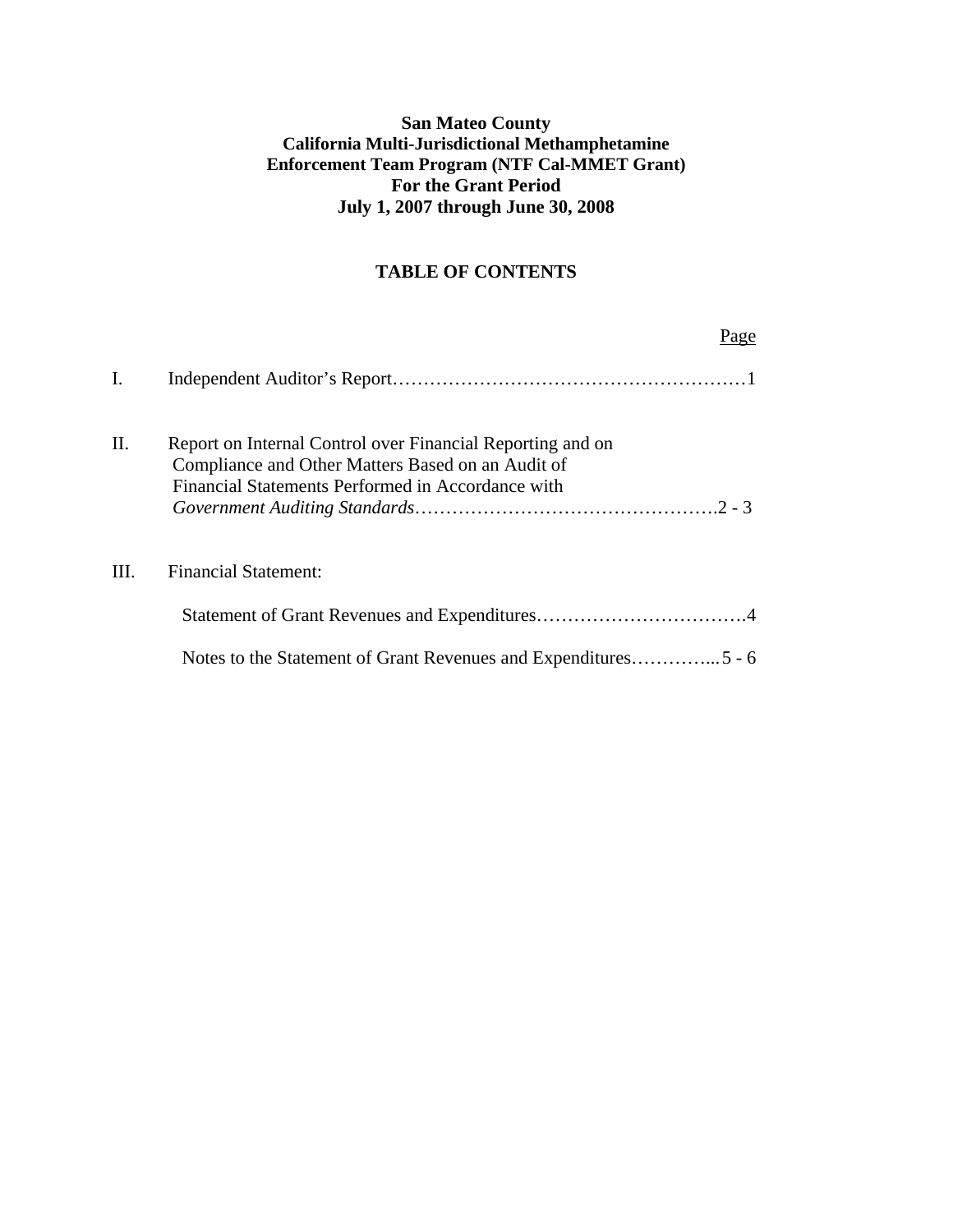

#### **Independent Auditor's Report**

To the Board of Supervisors San Mateo County

We have audited the accompanying Statement of Grant Revenues and Expenditures of the San Mateo County California Multi-Jurisdictional Methamphetamine Enforcement Team Program (NTF Cal-MMET Grant) for the period July 1, 2007 through June 30, 2008 in accordance with the State of California Office of Emergency Services Grant Recipient Handbook. This statement is the responsibility of the County's management. Our responsibility is to express an opinion on the Statement of Grant Revenues and Expenditures based on our audit.

We conducted our audit in accordance with auditing standards generally accepted in the United States of America and the standards applicable to financial audits contained in *Government Auditing Standards*, issued by the Comptroller General of the United States. Those standards require that we plan and perform the audit to obtain reasonable assurance about whether the Statement of Grant Revenues and Expenditures is free of material misstatement. An audit includes examining, on a test basis, evidence supporting the amounts and disclosures in the financial statement. An audit also includes assessing the accounting principles used and significant estimates made by management, as well as evaluating the overall financial statement presentation. We believe that our audit provides a reasonable basis for our opinion.

The accompanying Statement of Grant Revenues and Expenditures was prepared for the purpose of complying with the audit requirements of the State of California Office of Emergency Services Grant Recipient Handbook as described in Note 4 and is not intended to be a complete presentation of the County's revenues and expenditures.

In our opinion, the Statement of Grant Revenues and Expenditures referred to above presents fairly, in all material respects, the grant revenues and expenditures of the NTF Cal-MMET Grant in accordance with the State of California Office of Emergency Services Grant Recipient Handbook for the period July 1, 2007 through June 30, 2008 in conformity with accounting principles generally accepted in the United States of America.

In accordance with *Government Auditing Standards*, we have also issued our report dated March 26, 2009, on our consideration of the NTF Cal-MMET Grant Program's internal control over financial reporting and on our tests of its compliance with certain provisions of laws, regulations, contracts and grant agreements and other matters. The purpose of that report is to describe the scope of our testing of internal control over financial reporting and compliance and the results of that testing, and not to provide an opinion on the internal control over financial reporting or on compliance. That report is an integral part of an audit performed in accordance with *Government Auditing Standards* and should be considered in assessing the results of our audit.

County of San Mateo Controller

Redwood City, California March 26, 2009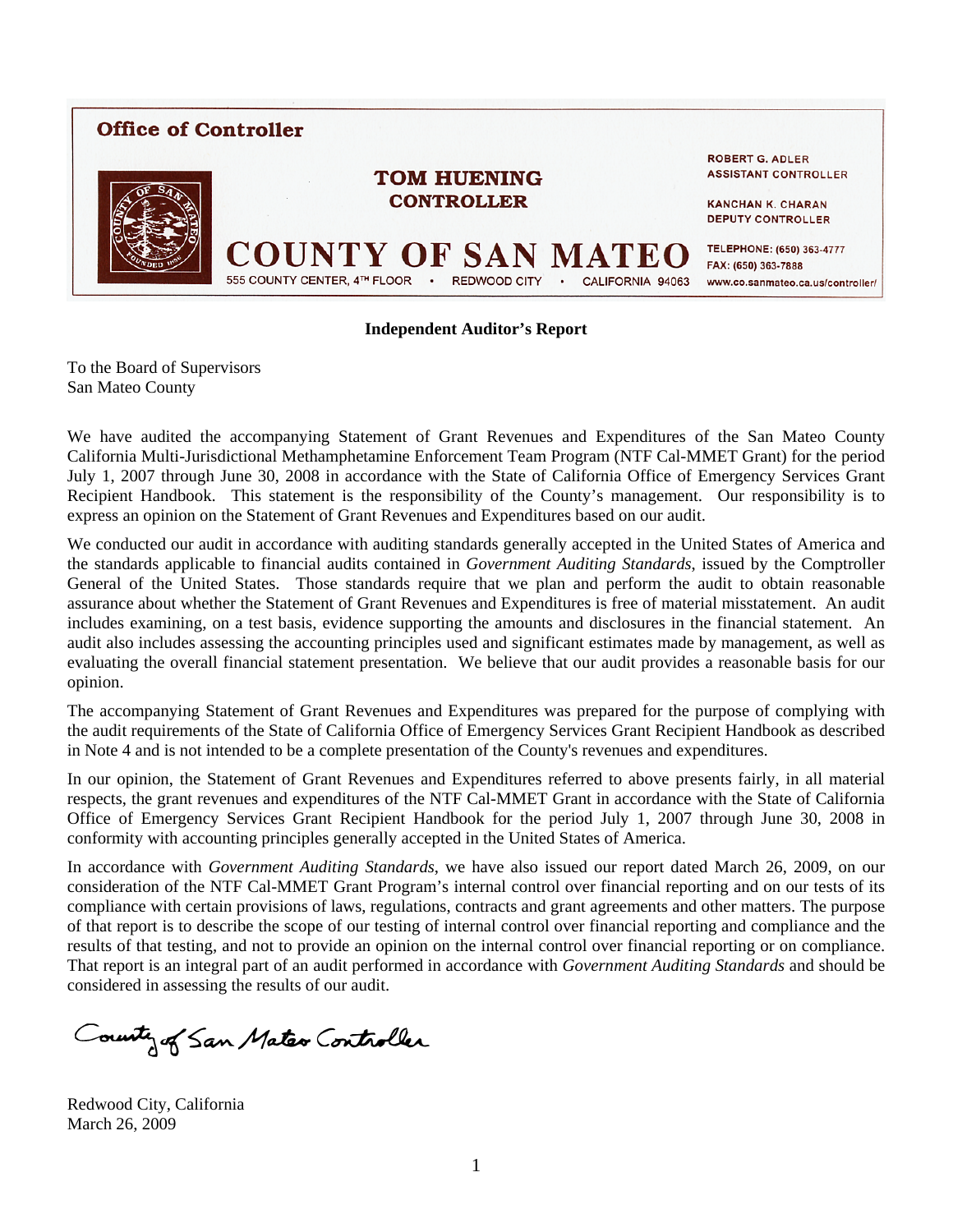# **Office of Controller**



**ROBERT G. ADLER ASSISTANT CONTROLLER** 

**KANCHAN K. CHARAN DEPUTY CONTROLLER** 

555 COUNTY CENTER, 4TH FLOOR **REDWOOD CITY** CALIFORNIA 94063

TELEPHONE: (650) 363-4777 FAX: (650) 363-7888 www.co.sanmateo.ca.us/controller/

**Report on Internal Control over Financial Reporting and on Compliance and Other Matters Based on an Audit of Financial Statements Performed In Accordance with** *Government Auditing Standards* 

**TOM HUENING CONTROLLER** 

To the Board of Supervisors San Mateo County

We have audited the Statement of Grant Revenues and Expenditures of the San Mateo County California Multi-Jurisdictional Methamphetamine Enforcement Team Program (NTF Cal-MMET Grant) for the period July 1, 2007 through June 30, 2008 in accordance with the State of California Office of Emergency Services Grant Recipient Handbook, and have issued our report thereon dated March 26, 2009. We conducted our audit in accordance with auditing standards generally accepted in the United States of America and the standards applicable to financial audits contained in *Government Auditing Standards*, issued by the Comptroller General of the United States.

#### Internal Control Over Financial Reporting

In planning and performing our audit, we considered the NTF Cal-MMET Grant Program's internal control over financial reporting as a basis for designing our auditing procedures for the purpose of expressing our opinion on the Statement of Grant Revenues and Expenditures, but not for the purposes of expressing an opinion on the effectiveness of the NTF Cal-MMET Grant Program's internal control over financial reporting. Accordingly, we do not express an opinion on the effectiveness of the NTF Cal-MMET Grant Program's internal control over financial reporting.

A control deficiency exists when the design or operation of a control does not allow management or employees, in the normal course of performing their assigned functions, to prevent or detect misstatements on a timely basis. A significant deficiency is a control deficiency, or combination of control deficiencies, that adversely affects the NTF Cal-MMET Grant Program's ability to initiate, authorize, record, process, or report financial data reliably in accordance with generally accepted accounting principles such that there is more than a remote likelihood that a misstatement of the NTF Cal-MMET Grant Program's Statement of Grant Revenues and Expenditures that is more than inconsequential will not be prevented or detected by the NTF Cal-MMET Grant Program's internal control.

A material weakness is a significant deficiency, or combination of significant deficiencies, that results in a more than remote likelihood that a material misstatement of the financial statements will not be prevented or detected by the NTF Cal-MMET Grant Program's internal control.

Our consideration of the internal control over financial reporting was for the limited purpose described in the first paragraph of this section and would not necessarily identify all deficiencies in internal control that might be significant deficiencies or material weaknesses. We did not identify any deficiencies in internal control over financial reporting that we consider to be material weaknesses, as defined above.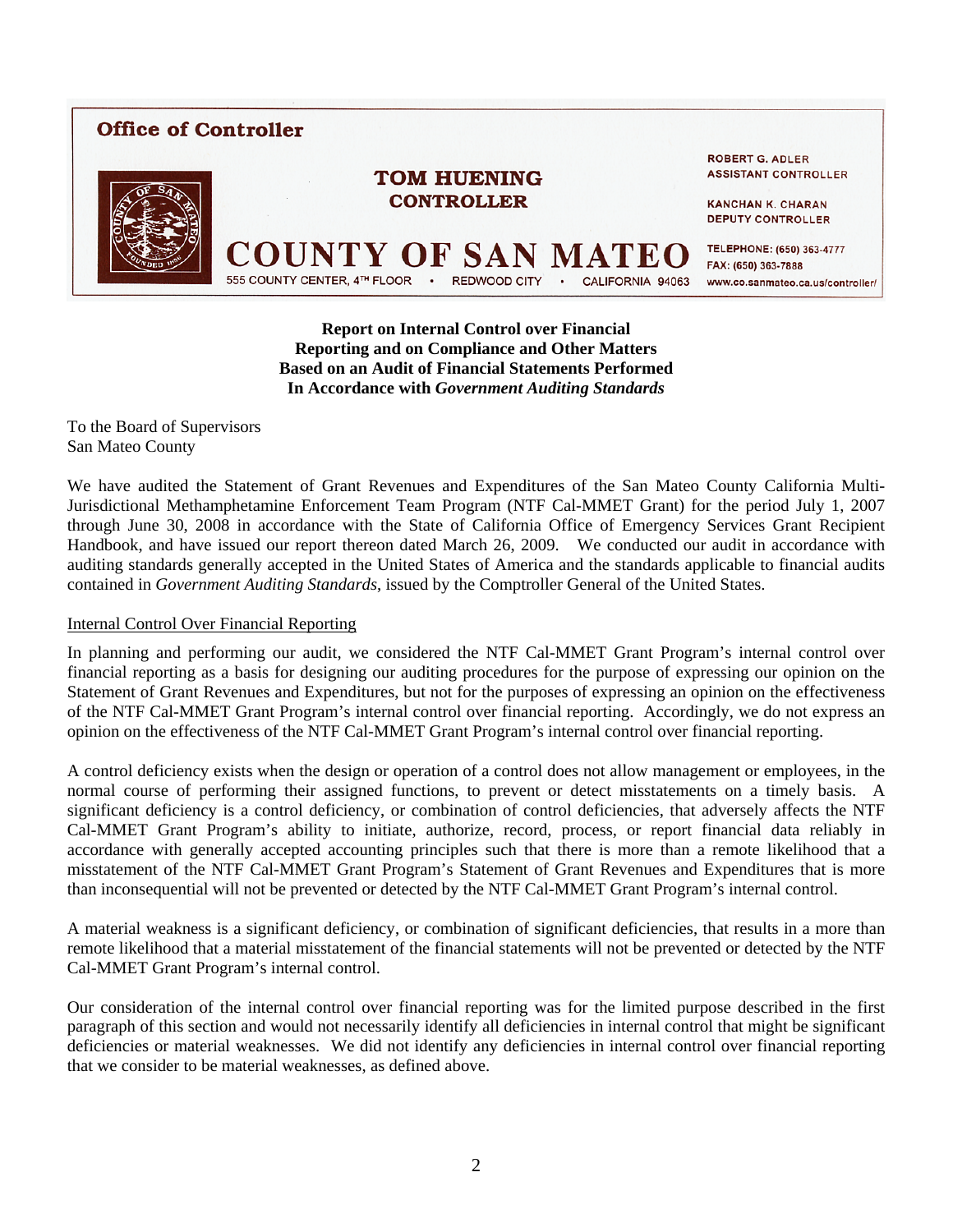#### Compliance and Other Matters

As part of obtaining reasonable assurance about whether the NTF Cal-MMET Grant's Statement of Grant Revenues and Expenditures is free of material misstatement, we performed tests of its compliance with certain provisions of laws, regulations, contracts, and grant agreements, noncompliance with which could have a direct and material effect on the determination of financial statement amounts. However, providing an opinion on compliance with those provisions was not an objective of our audit, and accordingly, we do not express such an opinion. The results of our tests disclosed no instances of noncompliance or other matters that are required to be reported under *Government Auditing Standards*.

This report is intended solely for the information and use of the Board of Supervisors, management and the grantor and is not intended to be and should not be used by anyone other than these specified parties.

County of San Mater Controller

Redwood City, California March 26, 2009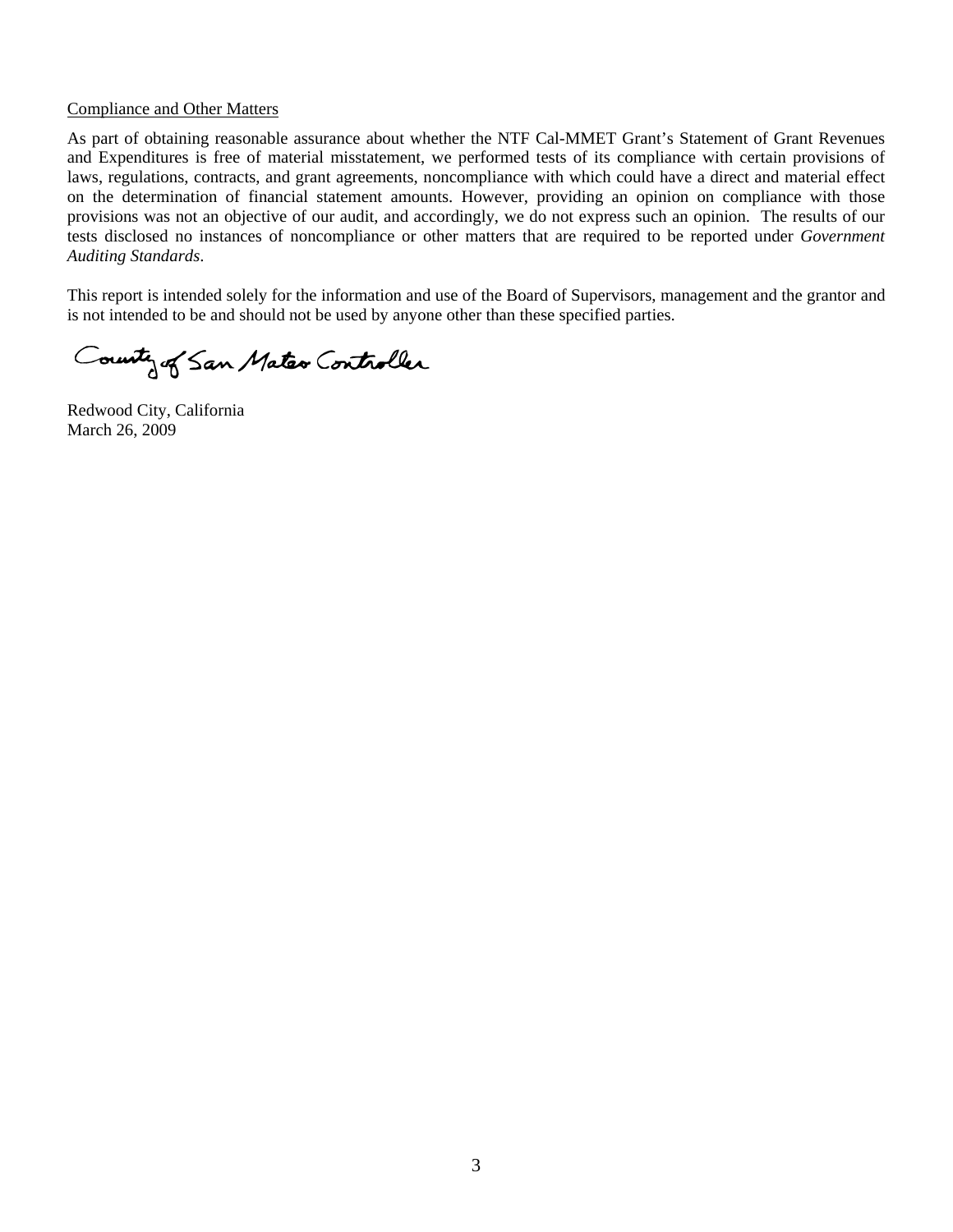# **San Mateo County California Multi-Jurisdictional Methamphetamine Grant Award No. MH07020410 Enforcement Team Program (NTF Cal-MMET Grant)**

# **Statement of Grant Revenues and Expenditures For the Grant Period July 1, 2007 through June 30, 2008**

#### **Revenues**

| State Funds (Note 2)                        | \$ | 348,662 |   |         |
|---------------------------------------------|----|---------|---|---------|
| <b>Total Revenues</b>                       |    |         |   | 348,662 |
| <b>Expenditures (Note 8)</b>                |    |         |   |         |
| <b>Personal Services</b>                    |    | 202,696 |   |         |
| <b>Operating Expenditures</b>               |    | 145,966 |   |         |
| <b>Total Expenditures</b>                   |    |         |   | 348,662 |
| <b>Excess of Revenues Over Expenditures</b> |    |         | S |         |

The accompanying notes are an integral part of this statement.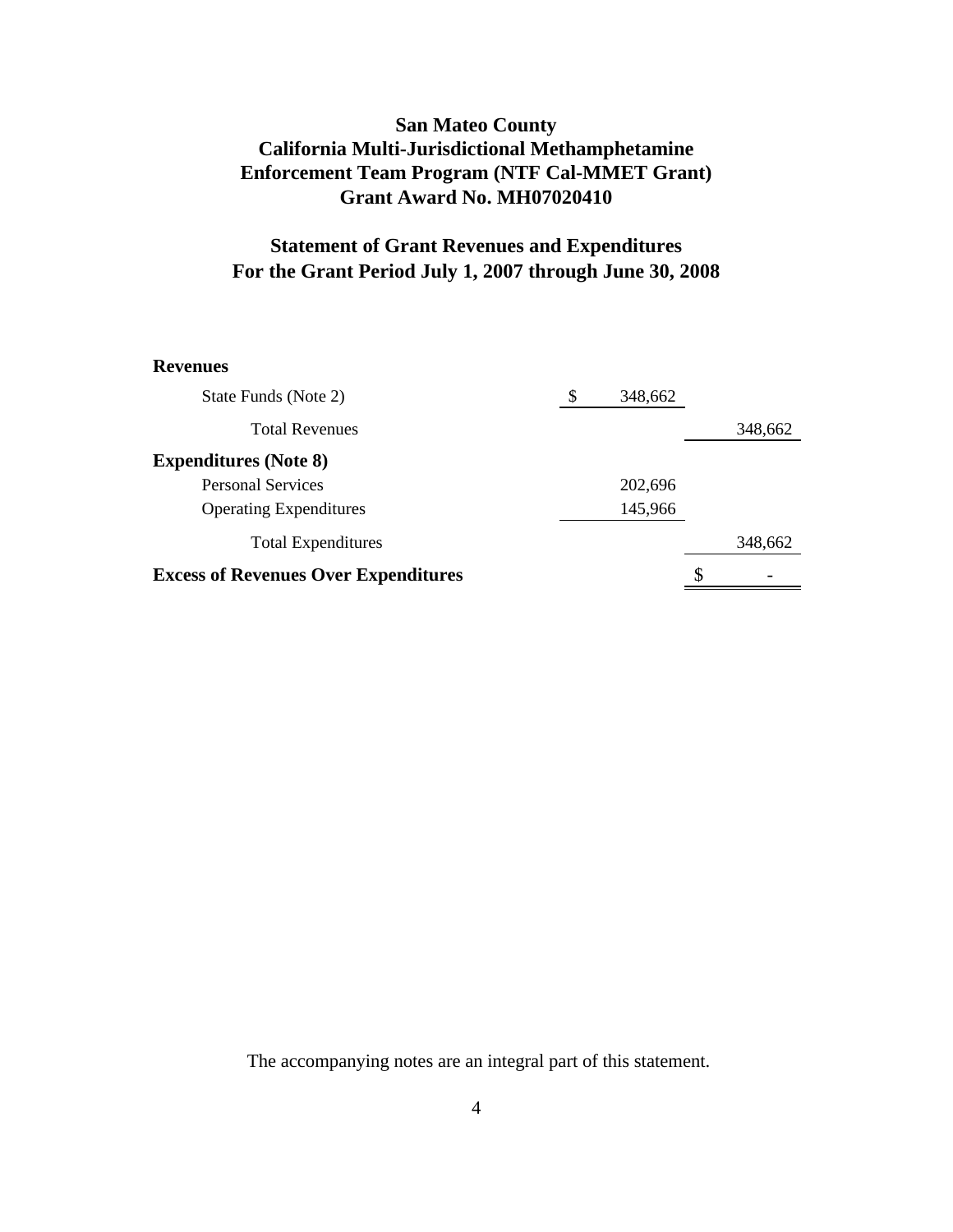### **San Mateo County – California Multi-Jurisdictional Methamphetamine Enforcement Team Program (NTF Cal-MMET Grant) Grant Award No. MH07020410 Notes to Statement of Grant Revenues and Expenditures July 1, 2007 through June 30, 2008**

### **1. General Program Information**

The Governor's Office of Emergency Services (OES) Law Enforcement and Victims Services Division administers grant funding to the 58 counties in California for the California Multi-Jurisdictional Methamphetamine Enforcement Team (Cal-MMET) Program that supports a regional approach to reduction in methamphetamine production and distribution, reduction in availability of methamphetamine on the street, and reduction in methamphetamine related criminal offenses. Cal-MMET allows flexibility in determining appropriate strategies and outcome measures at the regional level to address their unique methamphetamine crime problems accordingly.

The San Mateo County (County) California Multi-Jurisdictional Methamphetamine Enforcement Team Program (NTF Cal-MMET Grant) was established in March 2007. The County is part of the South Bay sub-region, in cooperation with San Benito, Santa Cruz and Monterey Counties. The goals of the program are to (a) disrupt and dismantle clandestine labs and organizations that manufacture and distribute methamphetamine; and (b) focus on the safety and well being of children by coordinating activities to ensure that the child's needs are not overlooked, assist children who have been endangered by exposure to illicit drug environments and its associated hazardous lifestyle, and remove children from these toxic environments.

### **2. Description of Grant**

OES awarded \$348,662 to San Mateo County. In accordance with the program guidelines, funds for the NTF Cal-MMET Grant were only used to intensify the current methamphetamine eradication efforts of the County by providing additional resources such as personnel (investigators and support staff), operating and equipment expenditures for the program.

 As of June 30, 2008, Cal-MMET funds expended for the NTF Cal-MMET Grant totaled \$348,662. About sixty-three percent of the total spent was reimbursed from OES as of June 30, 2008. The remaining \$129,326 was reimbursed after the fiscal year-end.

## **3. The County's Reporting Structure**

Accounts of the County are organized on the basis of funds. A fund is defined as an independent accounting entity with self-balancing set of accounts, which are segregated for the purpose of carrying on specific activities.

Components of the reporting structure applicable to the transactions under the grant contract:

### Governmental funds

 Governmental funds use the current financial resources measurement focus. The measurement focus is based upon spending or funds flow and determination of changes in fund balance.

## **4. Basis of Financial Statement Presentation**

The *Statement of Grant Revenues and Expenditures* was prepared for the purpose of complying with the audit requirements of the State of California OES Grant Recipient Handbook (2008 Revision) and is not intended to be a complete presentation of the County's revenues and expenditures. Only revenues and expenditures related to NTF Cal-MMET Grant are included.